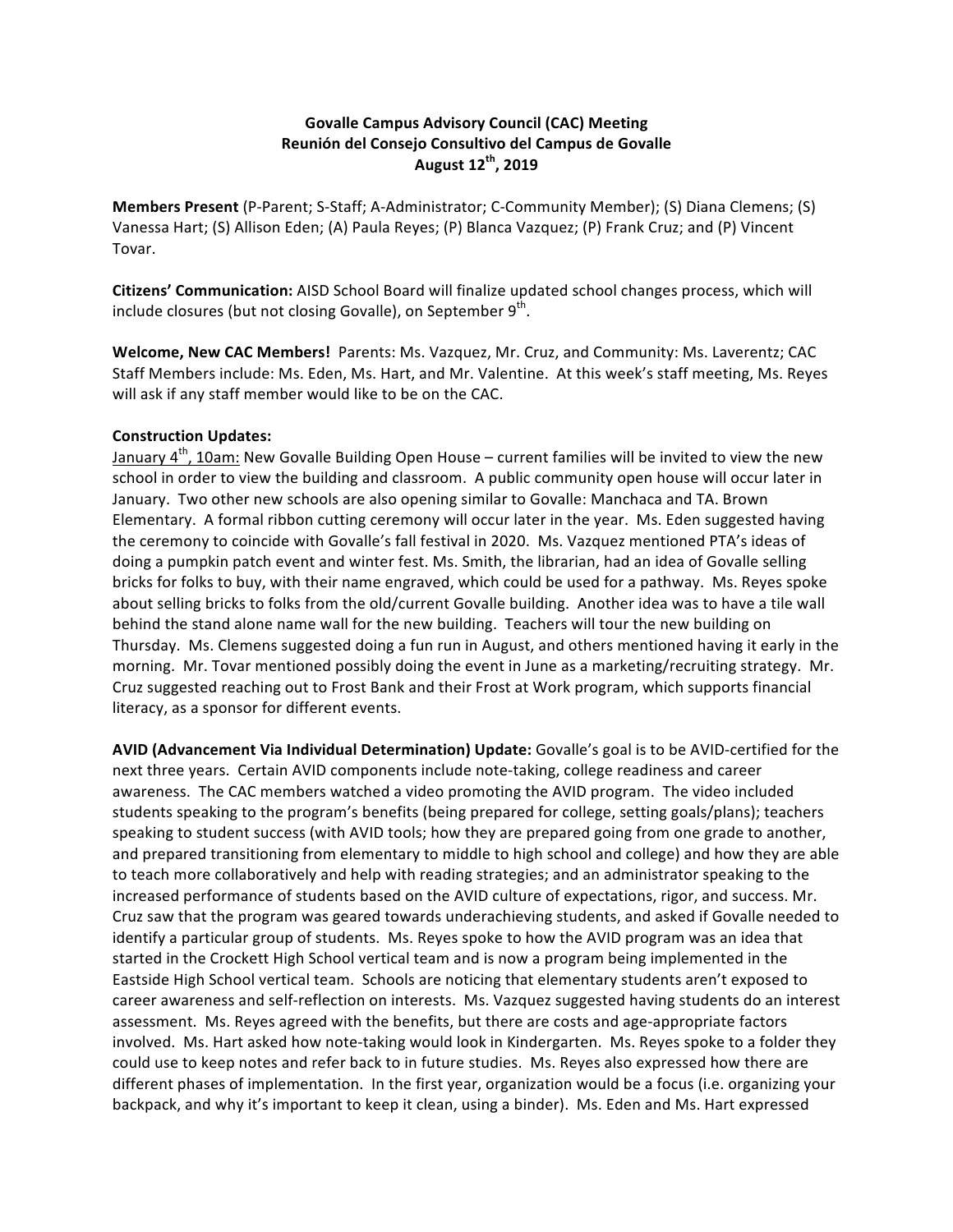how there are kids who use their backpacks to secure all kinds of items to prevent any from getting lost at home. Mr. Cruz shared an article on industry's emphasis on the importance of organizing data (backpacks). Mr. Tovar expressed concern about how the AVID program came from Craig Shapiro in the High Schools office, who was the former principal at Crockett, and not from Govalle staff who know the kids and community best. A staff member expressed concern about implementing AVID with fidelity because AISD does so many things. Also, teacher turnover and student mobility can contribute to the lack of alignment to implement a multi-year program. Mr. Cruz shared research on how teachers using AVID may be expected to check binders weekly, but that shouldn't come at the expense of instruction. Ms. Reyes said teachers will have some flexibility on how to use and check binders. Other staff concerns included how students who come to school after the year starts won't have a binder for reference, and having teachers make examples for them would be a significant amount of work. Ms. Clemens is excited about the organizational support of AVID. Ms. Reyes said that the school can reassess every year to see what changes they want to make in the program, and supported Ms. Hart's interest in supporting teachers to stay on board with the program.

### No Principal's Report Update

**Staffing**: Govalle's still looking for a Head Custodian. Ms. Reyes said it should take 1-2 weeks before the new jobs are posted: Primary Reading Specialist and Teacher Assistant. Mr. Cruz followed up about which staff member would be interested in leading Gifted and Talented support. Staff are talking with Ms. Monteverde, who recently retired, about coming back in a part-time position.

Ms. Reyes said all new teachers will have mentors. There are four new teachers who have taught less than three years.

No Professional Development Update

**Parent Engagement:** Meet the Teacher is Friday, August 16<sup>th</sup>, from 3:30-4:30pm. *Back to School Night* is Thursday, September 5<sup>th</sup>, at 6pm. *Diez y seis de septiembre* program on Monday, September 16<sup>th</sup> at 1:15pm during the school day. *Grandparents' Day* is Saturday, September 7<sup>th</sup> from 10am-12pm. Mr. Tovar volunteered to help with the music.

Our **CAC meetings for the school year** will be at 4:30pm on Mondays: September 9<sup>th</sup>, October 21<sup>st</sup>, November  $18^{th}$ , December  $9^{th}$ , January  $13^{th}$ , February  $10^{th}$ , March  $9^{th}$ , April  $13^{th}$ , and May  $18^{th}$ 

## **Agenda for September Meeting**:

Action Item: Campus Improvement Plan (CIP) Tour new building (in September and November)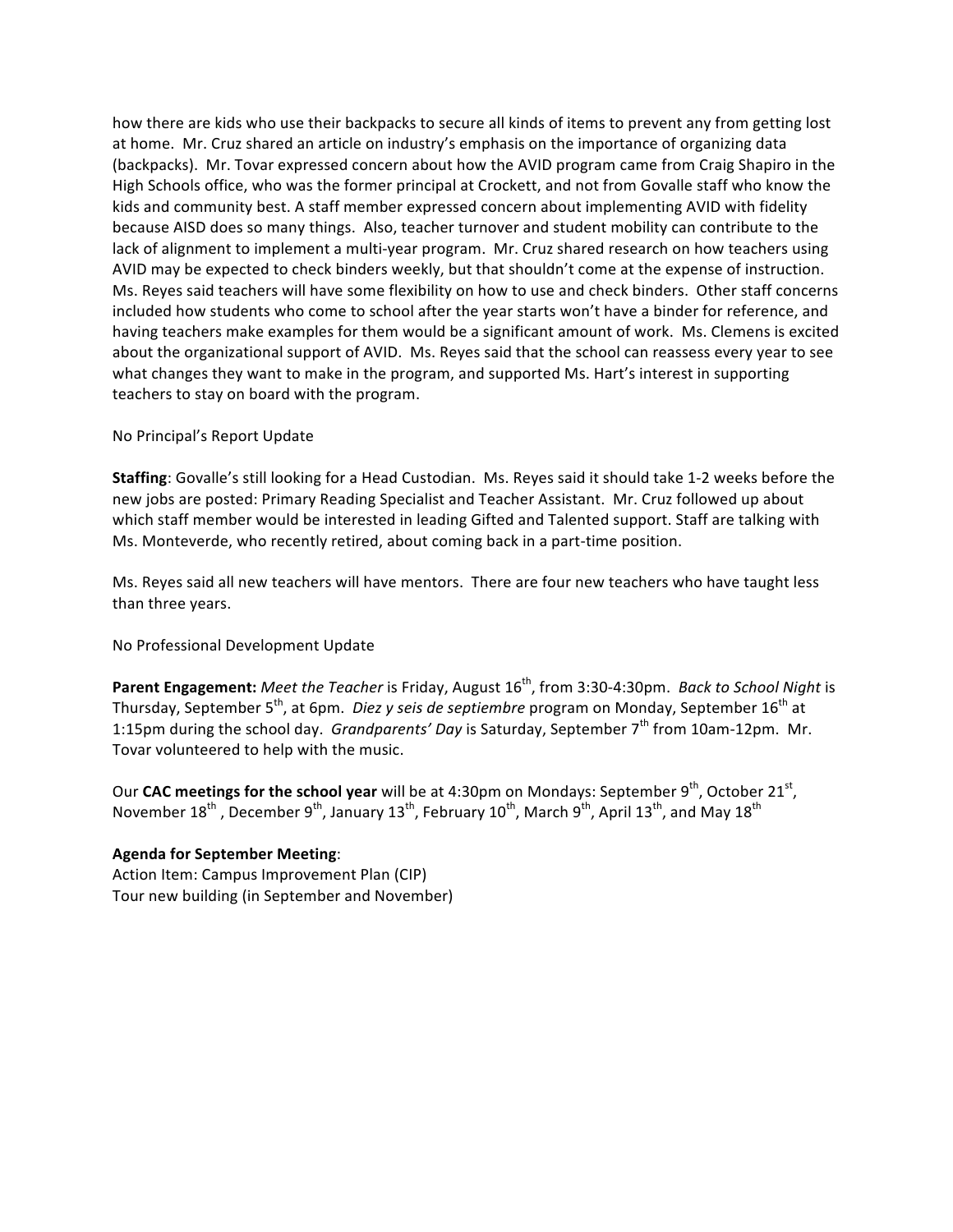# **Govalle Campus Advisory Council (CAC) Meeting Reunión del Consejo Consultivo del Campus de Govalle August 12th, 2019**

**Miembros Presentes** (P-Padre; S-Personal; A-Admin; C-Miembro Comunitario); (S) Diana Clemens; (S) Vanessa Hart; (S) Allison Eden; (A) Paula Reyes; (P) Blanca Vázquez; (P) Frank Cruz; y (P) Vincent Tovar.

**Comunicación de los ciudadanos:** La Junta Escolar de AISD finalizará el proceso actualizado de cambios escolares, que incluirá el cierre (pero no el cierre de Govalle), el 9 de septiembre.

¡Bienvenidos, nuevos miembros del CAC! Padres: Sra. Vázquez, Sr. Cruz y Comunidad: Sra. Laverentz; Los miembros del personal de CAC incluyen: Sra. Eden, Sra. Hart y Sr. Valentine. En la reunión de personal de esta semana, la Sra. Reyes preguntará si a algún miembro del personal le gustaría estar en el CAC.

### **Actualizaciones de construcción:**

4 de enero, 10am: Nueva Casa Abierta del Edificio Govalle - se invitará a las familias actuales a ver la nueva escuela para ver el edificio y el aula. Una casa abierta de la comunidad pública ocurrirá más tarde en enero. También se están abriendo otras dos escuelas nuevas similares a Govalle: Manchaca y TA. Brown Elementary. Una ceremonia formal de corte de cinta ocurrirá más adelante en el año. La Sra. Eden sugirió que la ceremonia coincidiera con el festival de otoño de Govalle en 2020. La Sra. Vázquez mencionó las ideas de la PTA de hacer un evento de calabazas y un festival de invierno. La Sra. Smith, la bibliotecaria, tuvo una idea de que Govalle vendía ladrillos para que la gente los comprara, con su nombre grabado, que podría usarse como un camino. La Sra. Reyes habló sobre la venta de ladrillos a personas del antiguo / actual edificio Govalle. Otra idea era tener una pared de azulejos detrás de la pared con el nombre del nuevo edificio. Los maestros recorrerán el nuevo edificio el jueves. Clemens sugirió hacer una carrera divertida en agosto, y otros mencionaron tenerla temprano en la mañana. El Sr. Tovar mencionó posiblemente hacer el evento en junio como una estrategia de marketing / reclutamiento. El Sr. Cruz sugirió comunicarse con Frost Bank y su programa Frost at Work, que apoya la educación financiera, como patrocinador de diferentes eventos.

Actualización AVID (Avance a través de la determinación individual): El objetivo de Govalle es obtener la certificación AVID durante los próximos tres años. Ciertos componentes de AVID incluyen la toma de notas, la preparación para la universidad y la conciencia profesional. Los miembros del CAC vieron un video promocionando el programa AVID. El video incluía a estudiantes que hablaban sobre los beneficios del programa (estar preparados para la universidad, establecer metas / planes); maestros que hablan sobre el éxito de los estudiantes (con herramientas AVID; cómo se preparan para pasar de un grado a otro y cómo se preparan para la transición de la escuela primaria a la secundaria y secundaria y la universidad) y cómo pueden enseñar de manera más colaborativa y ayudar con las estrategias de lectura; y un administrador que habla sobre el mayor rendimiento de los estudiantes basado en la cultura AVID de expectativas, rigor y éxito. El Sr. Cruz vio que el programa estaba dirigido a estudiantes de bajo rendimiento y preguntó si Govalle necesitaba identificar un grupo particular de estudiantes. La Sra. Reyes habló sobre cómo el programa AVID fue una idea que comenzó en el equipo vertical de Crockett High School y ahora se está implementando en el equipo vertical de Eastside High School. Las escuelas se están dando cuenta de que los estudiantes de primaria no están expuestos a la conciencia profesional y la autorreflexión sobre los intereses. La Sra. Vázquez sugirió que los estudiantes hicieran una evaluación de interés. La Sra. Reyes estuvo de acuerdo con los beneficios, pero hay costos y factores relacionados con la edad involucrados. La Sra. Hart preguntó cómo se verían las notas en Kindergarten. La Sra. Reyes habló a una carpeta que podrían usar para guardar notas y consultar en futuros estudios.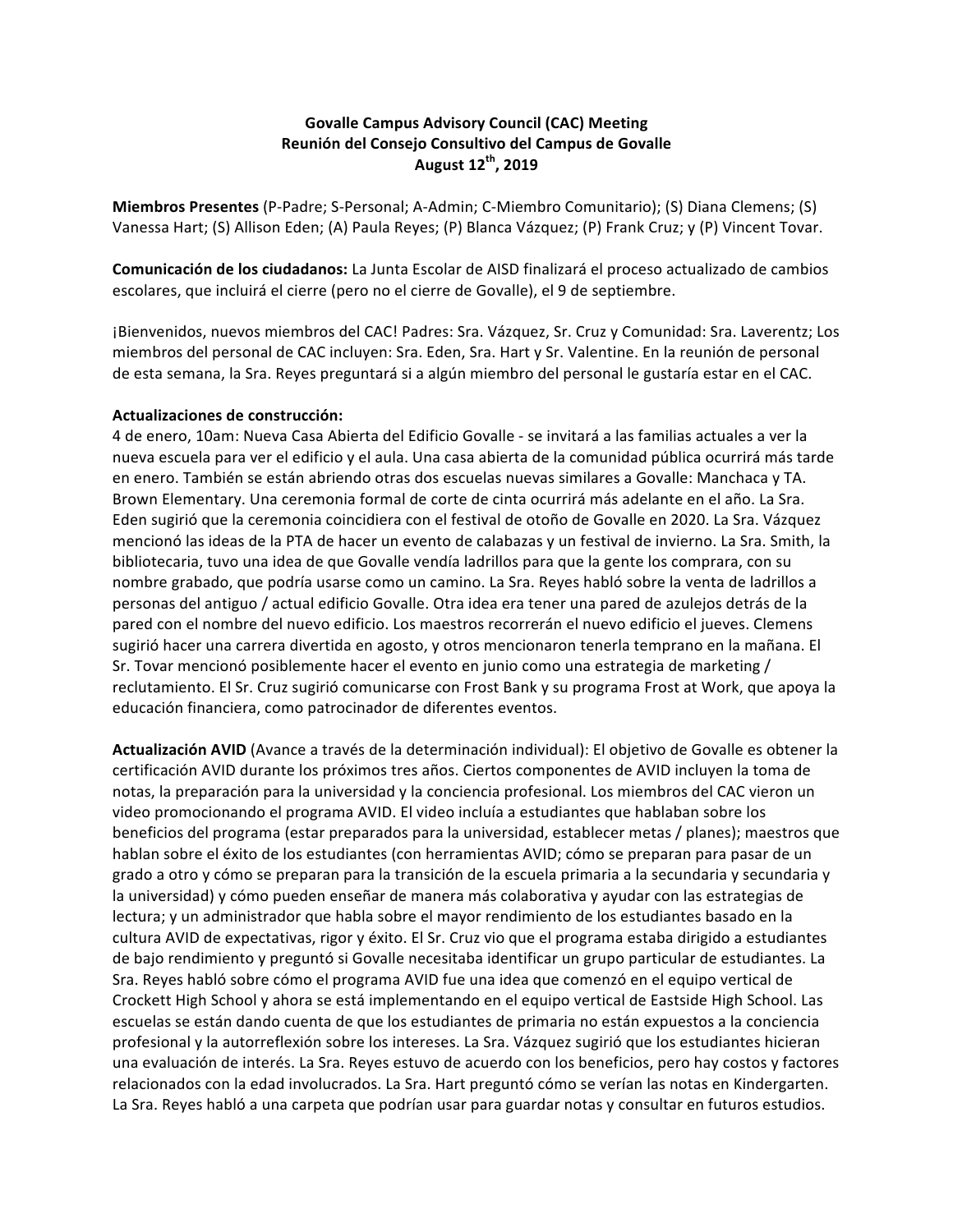La Sra. Reyes también expresó cómo hay diferentes fases de implementación. En el primer año, la organización sería un enfoque (es decir, organizar su mochila y por qué es importante mantenerla limpia, usando una carpeta). La Sra. Eden y la Sra. Hart expresaron que hay niños que usan sus mochilas para asegurar todo tipo de artículos para evitar que se pierdan en casa. El Sr. Cruz compartió un artículo sobre el énfasis de la industria en la importancia de organizar los datos (mochilas). El Sr. Tovar expresó su preocupación acerca de cómo el programa AVID vino de Craig Shapiro en la oficina de las Escuelas Secundarias, quien fue el ex director de Crockett, y no del personal de Govalle que conoce mejor a los niños y la comunidad. Un miembro del personal expresó su preocupación por implementar AVID con fidelidad porque AISD hace muchas cosas. Además, la rotación de maestros y la movilidad de los estudiantes pueden contribuir a la falta de alineación para implementar un programa de varios años. El Sr. Cruz compartió una investigación sobre cómo se puede esperar que los maestros que usan AVID revisen las carpetas semanalmente, pero eso no debería ser a expensas de la instrucción. La Sra. Reyes dijo que los maestros tendrán cierta flexibilidad sobre cómo usar y verificar las carpetas. Otras inquietudes del personal incluyeron cómo los estudiantes que vienen a la escuela después del comienzo del año no tendrán una carpeta de referencia, y hacer que los maestros hagan ejemplos para ellos sería una cantidad significativa de trabajo. La Sra. Clemens está entusiasmada con el apoyo organizativo de AVID. La Sra. Reyes dijo que la escuela puede reevaluar todos los años para ver qué cambios quieren hacer en el programa, y apoyó el interés de la Sra. Hart en apoyar a los maestros para que permanezcan a bordo del programa.

Sin actualización del informe del director

**Dotación de personal:** Govalle todavía está buscando un custodio principal. La Sra. Reyes dijo que deberían pasar de 1 a 2 semanas antes de que se publiquen los nuevos trabajos: Especialista en lectura primaria y Asistente de maestros. El Sr. Cruz hizo un seguimiento sobre qué miembro del personal estaría interesado en liderar el apoyo para Dotados y Talentosos. El personal está hablando con la Sra. Monteverde, quien se retiró recientemente, acerca de regresar a un puesto de medio tiempo.

La Sra. Reyes dijo que todos los nuevos maestros tendrán mentores. Hay cuatro nuevos maestros que han enseñado menos de tres años.

Sin actualización de desarrollo profesional

**Participación de los padres:** Conozca al maestro es el viernes 16 de agosto de 3: 30-4: 30pm. La Noche de Regreso a la Escuela es el jueves 5 de septiembre a las 6pm. Programa Diez y seis de septiembre el lunes 16 de septiembre a la 1:15 pm durante el día escolar. El día de los abuelos es el sábado 7 de septiembre de 10 a.m. a 12 p.m. El Sr. Tovar se ofreció para ayudar con la música.

**Nuestras reuniones de CAC** para el año escolar serán a las 4:30 pm los lunes: 9 de septiembre, 21 de octubre, 18 de noviembre, 9 de diciembre, 13 de enero, 10 de febrero, 9 de marzo, 13 de abril y 18 de mayo.

#### **Agenda de la reunión de septiembre:**

Artículo de acción: Plan de mejora del campus (CIP) Recorrido nuevo edificio (en septiembre y noviembre)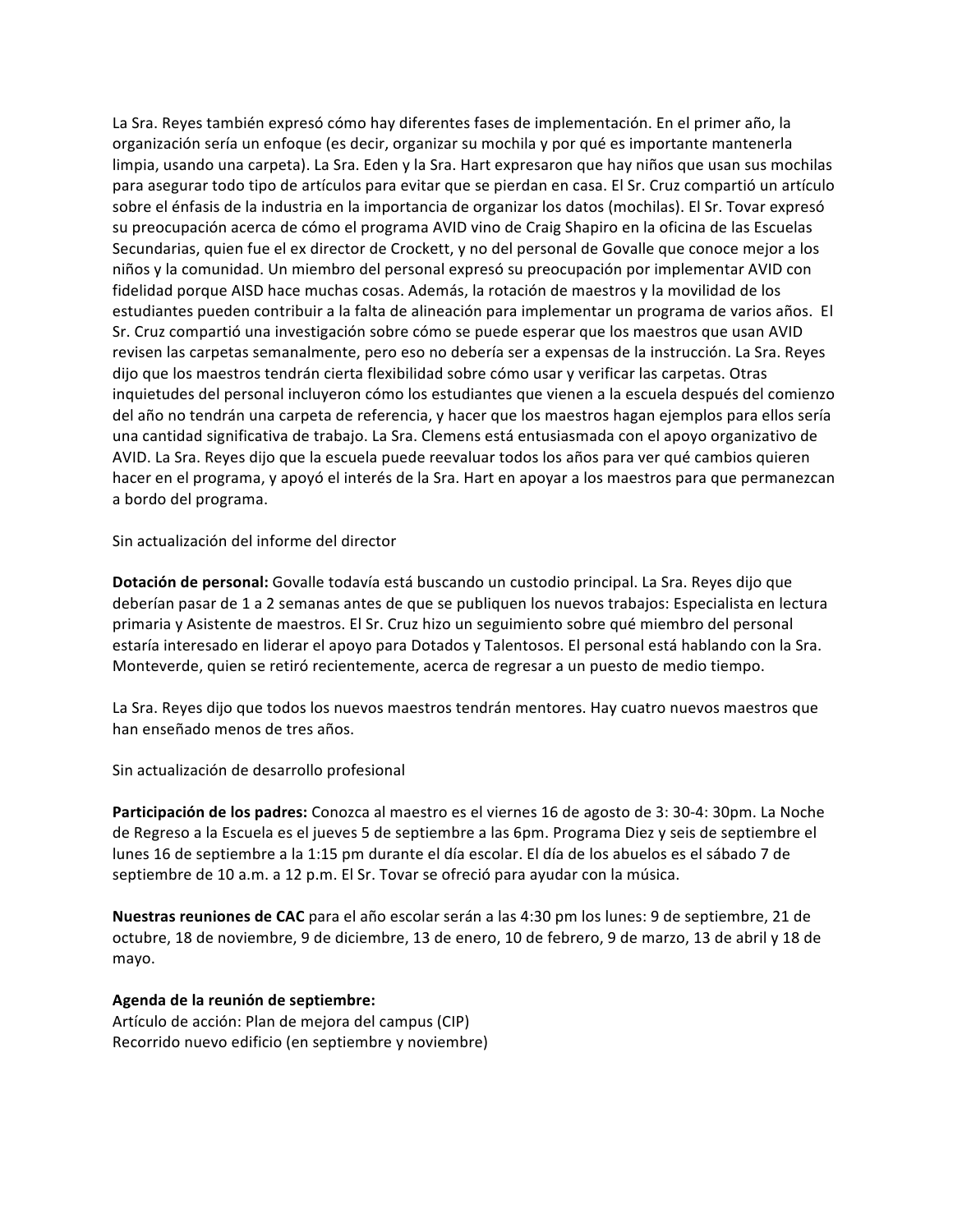# **Govalle Campus Advisory Council (CAC) Meeting Reunión del Consejo Consultivo del Campus de Govalle August 6th, 2019**

**Members Present** (P-Parent; S-Staff; A-Administrator; C-Community Member); (S) Diana Clemens; (S) Vanessa Hart; (S) Dolores Perez; (S) Allison Eden; (A) Paula Reyes; (C) Amy Laverentz (P) Blanca Vazquez; (P) Frank Cruz; and (P) Vincent Tovar.

**Budget Update:** \$60,000 were allocated for Ms. Lopez's position, but she recently took a position outside of Govalle. CAC discussed what to do with those funds now.

Follow-up on *Communities In Schools* (CIS): \$40,000 cost but there's no guarantee that they could start next year. CIS representative didn't recommend Govalle spending the money at that cost currently. There's a possibility that a school may close and CIS could transfer from that school to Govalle at a lower cost. In regards to wrap around services, CIS only has 5-9 staff members who focus on wrap around services for Central Texas. Govalle could get CIS in the near future, but not wrap around services. Their presence at Govalle would look like a licensed counselor with interns that would have small counseling groups in addition to what Ms. Gonzalez does.

Mr. Tovar asked about Sims and other AISD schools closing, and staying on top of CIS programs there.

Follow-up on *Vida Clinic* (VC): Govalle is on AISD's list to get a VC, but there's no timeline for when it's going to happen. Currently, VC's are operating from a grant, but are looking for alternative revenue sources (i.e. state, insurance companies). If Govalle were to cover the cost, it would be \$160,000.

Ms. Laverentz mentioned contacting Balfour Beatty as a funding source for a Vida Clinic. There is concern about sustainability, though, with not knowing about future funding.

Mr. Tovar mentioned the need to know criteria for mental health referrals at different campuses.

Ms. Perez mentioned Lifeworks down the street and seeing how they can help. Ms. Gonzalez mentioned Lifeworks' protocol about requirements for parent/family attendance and not being able to work with families with an open CPS case as barriers for them supporting Govalle.

At Govalle's Team Leadership meeting, staff made suggestions for the \$60,000:

\*Primary Reading Specialist (full-time with benefits or multiple part-time hourly)

\*Gifted and Talented Specialist (after noticing decline of students mastering STAAR test)

\*Several hourly tutoring positions 

\*Technology person to keep website updated (but that doesn't improve student achievement)

Staff also discussed how  $2^{nd}$  grade students had higher achievements and credited it to lower teacher to student ratios, and how performance was better in previous years with more small group interventions for students in  $3^{rd}$  –  $5^{th}$  grades (last year they only had 1 staff member doing interventions). The staff also emphasized how the need for support is in the primary grades.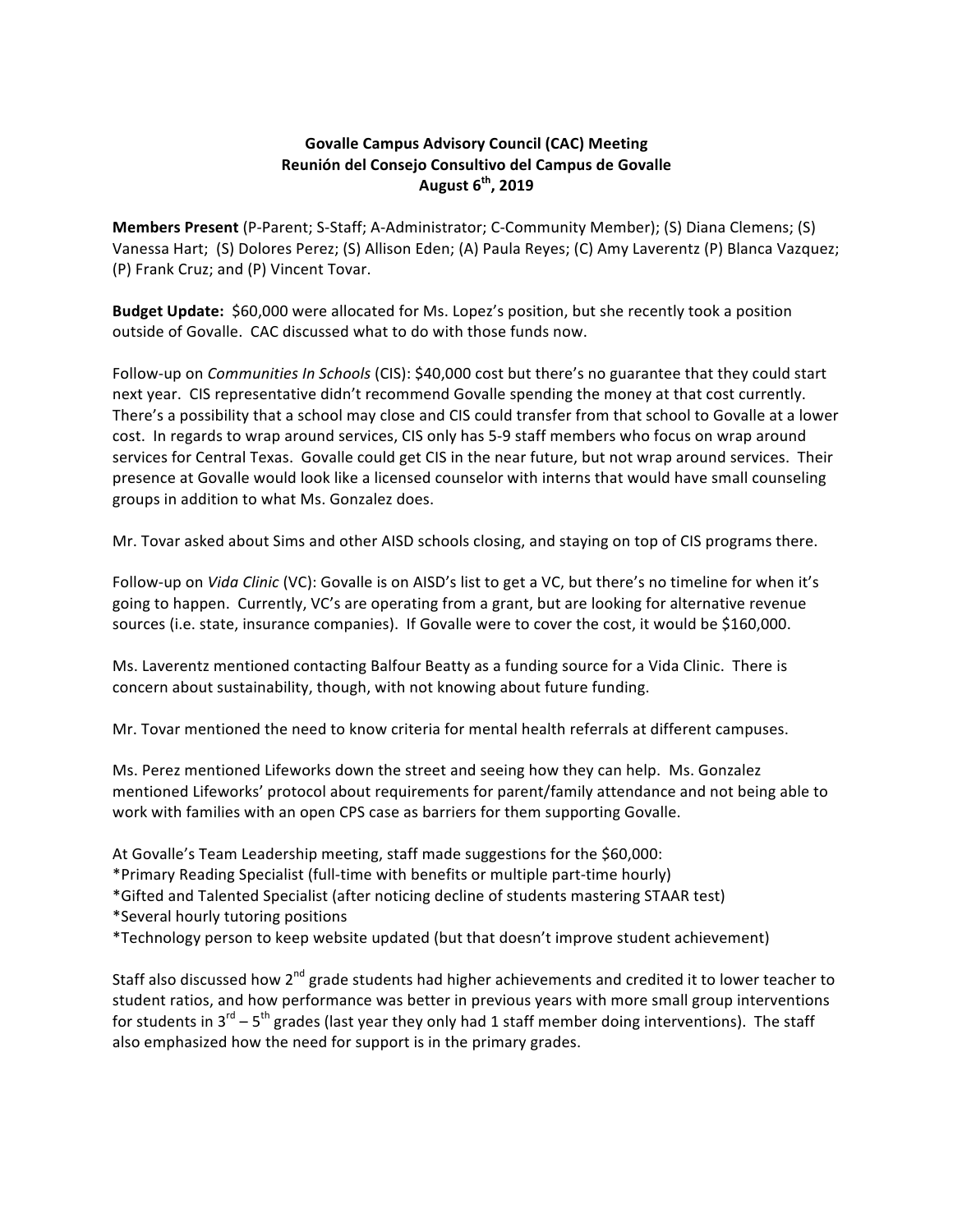There was concern about filling part-time positions since we had difficulty in the past, but Ms. Reyes was more optimistic if we move on filling them now and having them start in September. We currently have several prospects for the position.

Mr. Tovar asked about another [behavior] teacher assistant, but there are more restrictions about hiring requirements (i.e. two college credits and passing a Region 13 course). The other concern is whether or not pulling behavioral groups improves the academic achievement of the student being pulled out of class, as well as the other students remaining in the class. There was a concern about pulling kids out for behavior because it seemed like a band-aid and not a long-term solution.

Ms. Hart spoke in support of a Primary Reading Specialist based on her experience as a fourth grade teacher and the struggle for students to advance multiple grade levels in reading.

Ms. Reyes mentioned moving from afterschool tutoring to daytime tutoring since kids are already at the school. For tutors meeting kids throughout the day, they'd need some kind of scripted program to best support the kids.

Ms. Mancias is already funded for this school year  $(525,000$  from September – May).

It is currently unknown if Ms. Tommie will have a learning support center (LSC) because it depends on space for other intervention groups. Ms. Hart mentioned switching the TLC room and conference room. The other possibility is partitioning the TLC room in order to have groups there. The need for Ms. Tommie to have a space was discussed: less distractions, need for students to focus and have a learning environment. 

## **Agreements:**

(\$25K) Prioritize Primary Reading Specialist

(\$25K) Hire another TA to help with behavior support (i.e. walking students to Ms. Tommie's room, etc.) (\$10K) University Interscholastic League (UIL), Stipends for Gifted and Talented (GT), Technology (update website), Professional Development, and other upcoming needs

Utilize current afterschool tutoring funds (\$15K) for daytime tutoring:

Hire one person Monday – Thursday from 8:30am-1pm (similar to Ms. Mancias who would focus on 3<sup>rd</sup>- $5<sup>th</sup>$  grade students who "meets and masters" state performance expectations)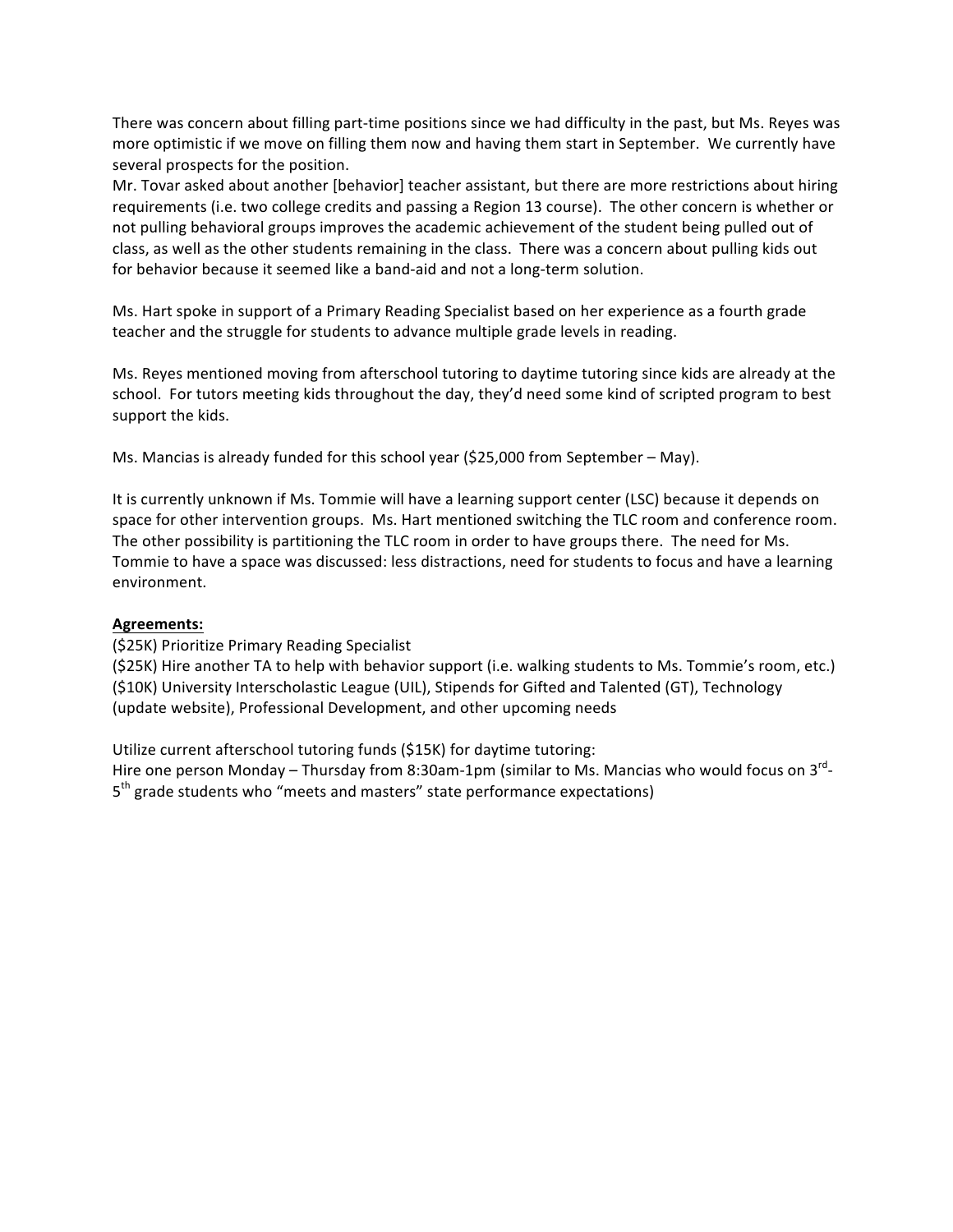# **Govalle Campus Advisory Council (CAC) Meeting Reunión del Consejo Consultivo del Campus de Govalle August 6th, 2019**

**Miembros presentes** (P-Padre; S-Personal; A-Administracion; C-Miembro Comunitari); (S) Diana Clemens; (S) Vanessa Hart; (S) Dolores Pérez; (S) Allison Eden; (A) Paula Reyes; (C) Amy Laverentz (P) Blanca Vázquez; (P) Frank Cruz; y (P) Vincent Tovar.

Actualización del presupuesto: se asignaron \$ 60,000 para el puesto de la Sra. López, pero recientemente tomó un puesto fuera de Govalle. CAC discutió qué hacer con esos fondos ahora.

Actualización de Comunidades en las Escuelas (CIS): costo de \$ 40,000 pero no hay garantía de que puedan comenzar el próximo año. El representante de la CEI no recomendó que Govalle gastara el dinero a ese costo actualmente. Existe la posibilidad de que una escuela de AISD cierre y CIS pueda transferirse de esa escuela a Govalle a un costo menor. En lo que respecta a los servicios envolventes, CIS solo tiene entre 5 y 9 miembros del personal que se enfocan en servicios envolventes para el centro de Texas. Govalle podría obtener CIS en el futuro cercano, pero no servicios envolventes. Su presencia en Govalle se vería como un consejero licenciado con pasantes que tendría pequeños grupos de asesoramiento además de lo que hace la Sra. González.

El Sr. Tovar preguntó acerca del cierre de Sims y otras escuelas de AISD, y de estar al tanto de los programas de CIS allí.

Actualización de Vida Clinic (VC): Govalle está en la lista de AISD para obtener una clinica, pero no hay un fecha para cuándo sucederá. Actualmente, los VC operan con una subvención, pero buscan fuentes de ingresos alternativas (es decir, compañías de seguros, el estado de Texas). Si Govalle cubriera el costo, sería de \$160,000.

La Sra. Laverentz mencionó ponerse en contacto con Balfour Beatty como fuente de financiación para una Clínica Vida. Sin embargo, existe preocupación por la sostenibilidad, por no saber acerca de la financiación futura.

El Sr. Tovar mencionó la necesidad de conocer los criterios para derivaciones de salud mental en diferentes campus.

La Sra. Pérez mencionó Lifeworks calle abajo y vio cómo pueden ayudar. La Sra. González mencionó el protocolo de Lifeworks sobre los requisitos para la asistencia de padres / familia y no poder trabajar con familias con un caso abierto de CPS como barreras para que ellos apoyen a Govalle.

En la reunión de Liderazgo del Equipo de Govalle, el personal hizo sugerencias por los \$ 60,000:

\* Especialista en lectura primaria (tiempo completo con beneficios o tiempo parcial múltiple por hora)

\* Especialista dotado y talentoso (después de notar la disminución de estudiantes que dominan la prueba STAAR)

\* Varios puestos de tutoría por hora

\* Persona de tecnología para mantener actualizado el sitio web (pero eso no mejora el rendimiento estudiantil)